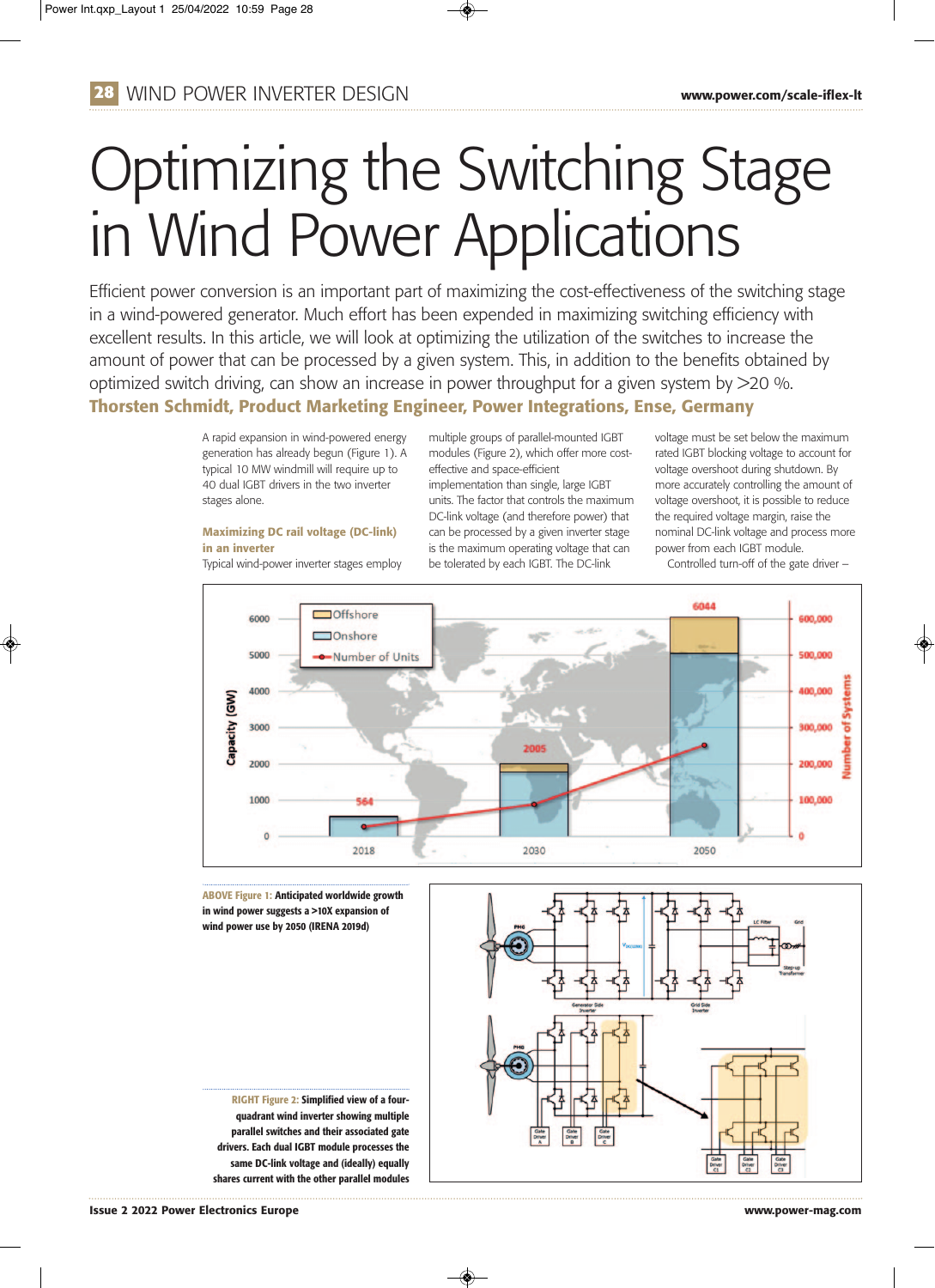#### **WWW.power.com/scale-iflex-lt**  $\blacksquare$  **WIND POWER INVERTER DESIGN 29**



**Figure 3: Controlled turn-off of the gate driver - IMC and MAG – SCALE-iFLex™ LT combines an MC module with active MAG drivers mounted on EconoDUAL 3 IGBT modules (a, top); and maximum voltage seen during shortcircuit shutdown with a conventional passive gate drive circuit compared to a combination of IMC and MAG modules for low DC-link inductance (b, bottom)**

Active Clamping (AC) and Advanced AC (AAC) – is most effective when active monitoring and shutdown circuitry is located near the switch as shown in Figure 3a. Figure 3b compares the clamping performance that can be obtained using a conventional passive detection architecture relying on a Master Control (MC) unit, and that which is obtained using an Integrated Master Control (IMC) that provides isolation and timing signals and Module Adaptive Gate drivers (MAG) with active drive circuitry mounted directly onto each gate driver to minimize the impact of parasitic circuit inductances and propagation delay.

In AAC control, the VCE voltage is monitored as the IGBT is turned off. Active drive via a control ASIC is used to modulate the gate drive to limit current slew rate, which in turn prevents the DClink voltage from rising to excessive levels. Reducing the value of RG(OFF) in the discrete solution would improve clamp control, but it would reduce switching efficiency. The clamping voltage that can be obtained using the fast response of the MAG-based control can be shown to provide 10 % safety margin for an 860 VDC link voltage. By using the appropriate active clamping approach and positioning the detection and protection circuitry on the switch module, a higher nominal DClink voltage can be selected which delivers >9 % more power in a given system.

#### **Current sharing**

As shown in Figure 2, many wind turbine systems employ multiple IGBT dual modules in parallel. In a perfect system,

the gate drives for each module would be identical and the IGBTs themselves would present similar impedance during conduction, resulting in equal current sharing. Total system current could be set at the maximum current per module multiplied by the number of systems in parallel.

Any imbalance in actual operation would lead to some modules working harder – creating increased heating in those modules. To prevent damaging overworked modules, the nominal current for each module would need to be reduced. So, using similar reasoning as was applied to the voltage calculation, by ensuring accurate current sharing, the

power through each module may be higher, allowing more system power to be provided from a given IGBT arrangement.

Switch timing and gate-bias must be precisely matched between each switch module. Again, the provision of local drivers and control of gate voltage allows for close matching. Figure 4a shows the difference in performance between matched gate drives (timing match shown in Figure 4b) and a gate driver configuration that employs passive modular drives. Unbalanced impedance between the drive feeds to each module causes timing mismatches and reducing sharing accuracy.

If the current delivered to each module



**Figure 4: Switch timing and gate-bias must be precisely matched between each switch module comparison of current sharing between adjacent IGBT modules using passive MAGs (left) and actively driven MAGs with bias control (right). Nominal current is 600 A per module (a, top); and timing match for an actively driven MAG (SCALE-iFlex LT) showing timing mismatch across four modules of less than 20 ns. TD(A) shows the time delay for the switching signal induced by crossing the isolation barrier of the IMC (b, bottom)**

 $\bigcirc$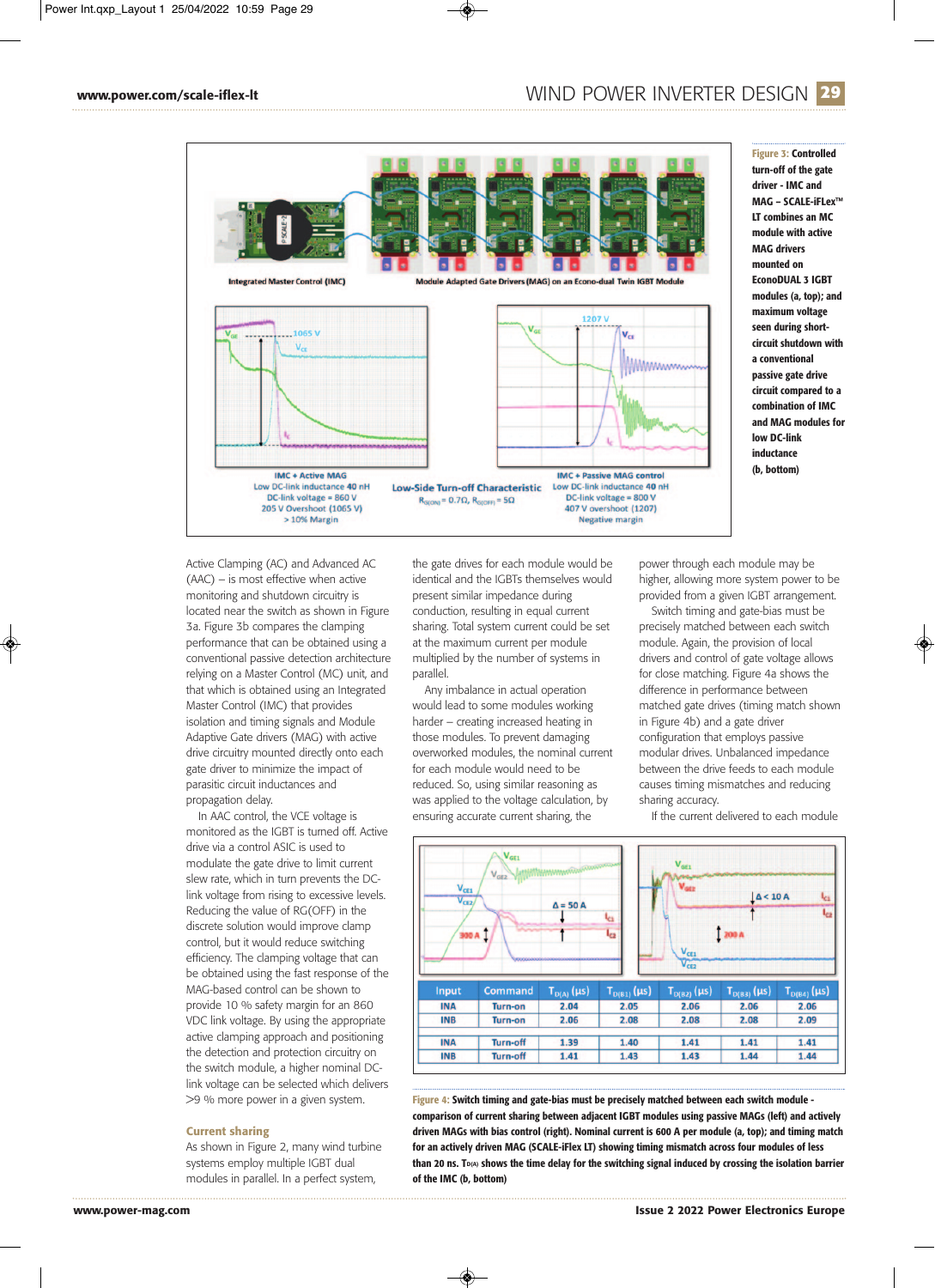## **30** WIND POWER INVERTER DESIGN **www.power.com/scale-iflex-lt**



is close (within approximately 5-10 %), the module will naturally compensate and balance the collector currents due to the heating effect on RCE(ON), which has a positive temperature coefficient. Under these circumstances, current sharing will be very good once thermal equilibrium is reached in the system.

To reduce common mode currents flowing between modules (Figure 5), it is important to reduce the loop area (and therefore parasitic inductance) as much as possible. The propagation delay associated with large emitter loops can be in the order of 800 ns with mismatch of as much as 80 ns between modules. Active gate drivers located on the IGBT module (MAGs), which reduce the loop area and common mode chokes, are effective in reducing common mode currents. As well as reducing current sharing, gate drive can be challenging, being susceptible to EMI which can cause false triggering – a phenomenon only partially addressed by passive filtering.

Current imbalance between adjacent modules of an inverter phase means that an active MAG approach can increase output power by as much as 15 % compared to that achieved with a passive module drive stage with less accurate current sharing.

#### **Optimizing gate drive for highest switching efficiency**

The role of gate resistance in controlling the switching loss (especially turn-on loss) in an IGBT is well known. An actively driven gate signal located on the local MAG is able to support a low impedance gate drive for turn-on and turn-off. Turn-off losses are relatively constant compared to gate resistance, but the low gate impedance is important in preventing voltage overshoot during shutdown. The turn-on resistance of the gate-driver stage

strongly influences switching loss, and there are important efficiency benefits associated with having a driver stage that can support a low on-resistance (0.7  $\Omega$  is shown in Figure 6) from a relatively high current drive stage. SCALE-iFlex LT can deliver up to 20 A of gate drive current per MAG channel due to the active drivestage booster in the ASIC for each channel. Typical values for a discrete driver with remote driver stage will be in the order of 2-3 Ω.

With discrete local gate driver stages, it is often necessary to increase gate driver resistance on individual modules to achieve better load balancing between switch modules and, in discrete circuits to increase the effectiveness of the Active Clamp circuit. Optimizing drive to enable low gate resistance and better switching



**Figure 5: Large loop areas between the IMC and passivelydriven gate drive modules create large parasitic inductance that can cause circulating common mode currents which limit switching frequency and can cause significant timing mismatch – often sufficient to cause jitter between modules**

performance can increase overall switch efficiency by up to 3 %.

#### **Conclusion**

Combining the system utilization benefits of higher DC-link voltage and better current sharing with the efficiency that can be gained from localized gate drive, we can substantially increase system utilization efficiency. There is some crossover in parameter effect, so a straight addition of the benefits is difficult, but improvements in driver utilization of more than 20% are certainly possible. This suggests that with careful design and the utilization of active MAGs supporting the IMC, it is possible to remove one in five of the IGBT modules employed in a typical wind turbine inverter application – a very significant saving in space and material.

> **Figure 6: A localized active gate driver (MAG) is able to support a low gate drive resistance due to the buffered drive stage capable of delivering >1 A. This reduces turn-on losses by up to 50 % compared to the higher resistance typically needed to balance a passive gate driver stage**

◈